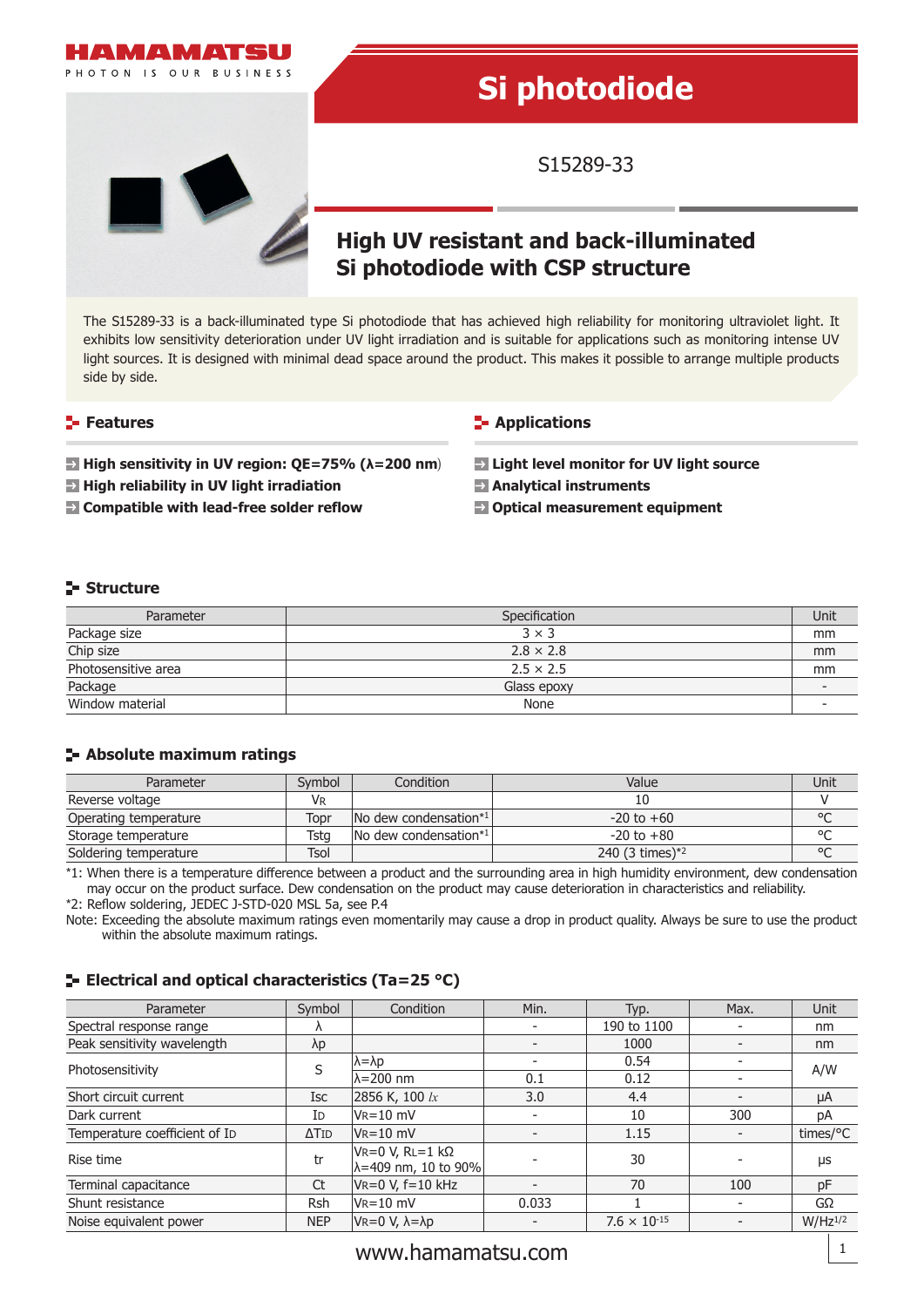### **Spectral response**





## **Sensitivity temperature characteristics**



**P**- Dark current vs. reverse voltage



2

#### **Changes to spectral sensitivity due to UV light irradiation**

PHOTON IS OUR BUSINESS

AMAMATSU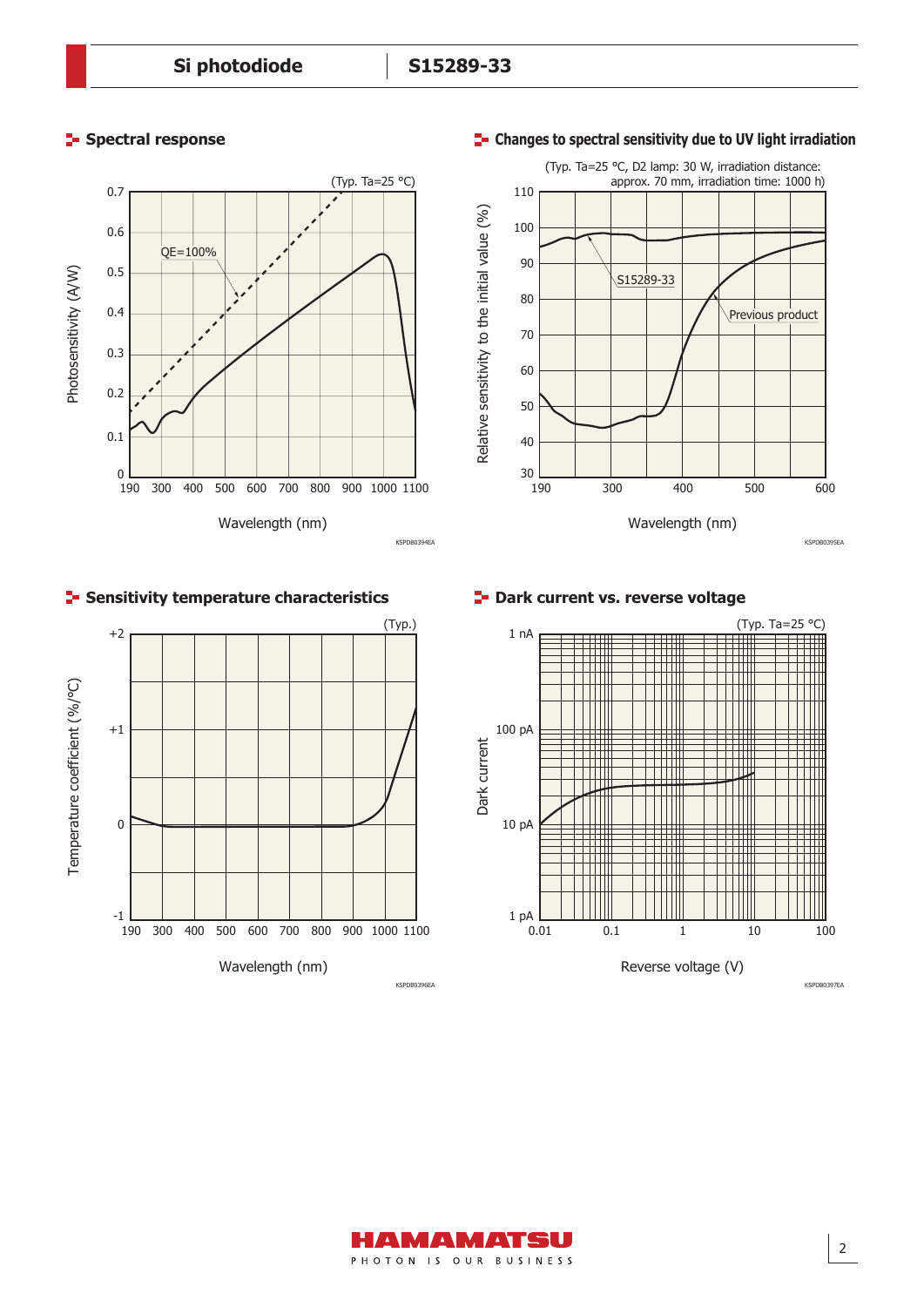#### **Si photodiode S15289-33**



#### **P** Dimensional outline (unit: mm)



KSPDA0222EA Tolerance unless otherwise noted: ±0.15

#### **Recommended land pattern (unit: mm)**